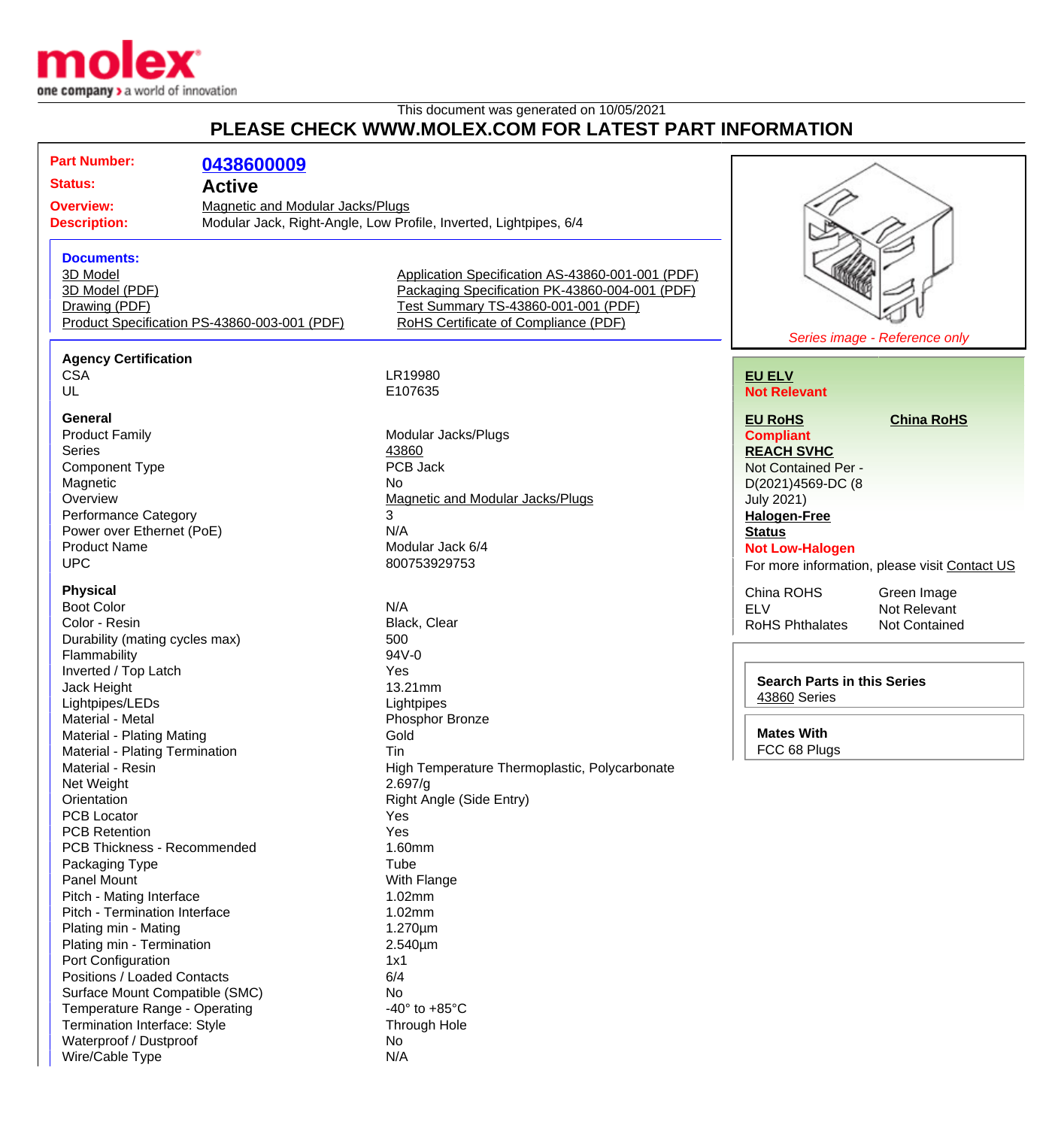| <b>Electrical</b><br>Current - Maximum per Contact<br>Grounding to PCB<br>Shielded<br>Voltage - Maximum                                                  | 1.5A<br>Nο<br>No<br>150V AC (RMS)                                            |
|----------------------------------------------------------------------------------------------------------------------------------------------------------|------------------------------------------------------------------------------|
| <b>Solder Process Data</b><br>Lead-freeProcess Capability                                                                                                | <b>WAVE</b>                                                                  |
| <b>Material Info</b>                                                                                                                                     |                                                                              |
| <b>Reference - Drawing Numbers</b><br><b>Application Specification</b><br>Packaging Specification<br><b>Product Specification</b><br><b>Test Summary</b> | AS-43860-001-001<br>PK-43860-004-001<br>PS-43860-003-001<br>TS-43860-001-001 |

## This document was generated on 10/05/2021 **PLEASE CHECK WWW.MOLEX.COM FOR LATEST PART INFORMATION**